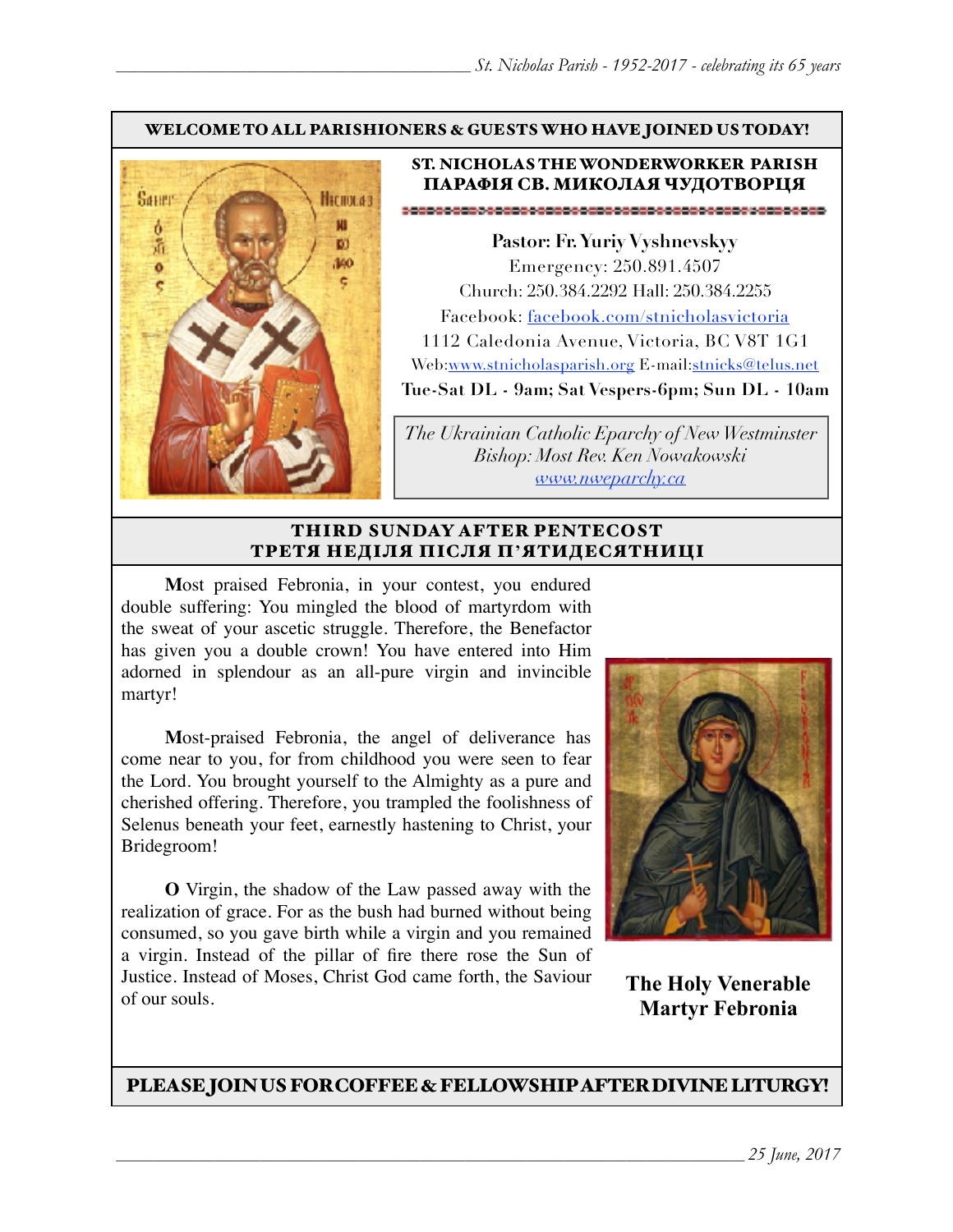| <b>SUNDAY HYMNS</b>                                                                                                                                                                                                                                                                                                                                                                                                                                                                                                                                                                      |                |                                                                           |                                                             |                          |                    |
|------------------------------------------------------------------------------------------------------------------------------------------------------------------------------------------------------------------------------------------------------------------------------------------------------------------------------------------------------------------------------------------------------------------------------------------------------------------------------------------------------------------------------------------------------------------------------------------|----------------|---------------------------------------------------------------------------|-------------------------------------------------------------|--------------------------|--------------------|
| <b>OPENING HYMN</b>                                                                                                                                                                                                                                                                                                                                                                                                                                                                                                                                                                      |                | В Страсі і Покорі / We Are Gathered Here to Worship pg. 234-235           |                                                             |                          |                    |
| <b>COMMUNION HYMN</b>                                                                                                                                                                                                                                                                                                                                                                                                                                                                                                                                                                    |                | Назарету Любий Світу / In Our Midst pg. 252-253                           |                                                             |                          |                    |
| <b>CLOSING HYMN</b>                                                                                                                                                                                                                                                                                                                                                                                                                                                                                                                                                                      |                | Наче Повний Голос Дзвону / Having Shared Your Loving Kindness pg. 270-271 |                                                             |                          |                    |
| Please join us today in singing our Sunday hymns!                                                                                                                                                                                                                                                                                                                                                                                                                                                                                                                                        |                |                                                                           |                                                             |                          |                    |
| <b>SUNDAY &amp; DAILY SCHEDULE</b>                                                                                                                                                                                                                                                                                                                                                                                                                                                                                                                                                       |                |                                                                           |                                                             |                          |                    |
| SUNDAY, June 25                                                                                                                                                                                                                                                                                                                                                                                                                                                                                                                                                                          |                | Divine Liturgy - for the Parishioners of St Nicholas Parish               |                                                             |                          | 10:00 AM           |
| MONDAY, June 26                                                                                                                                                                                                                                                                                                                                                                                                                                                                                                                                                                          |                | <b>NO SERVICES</b>                                                        |                                                             |                          |                    |
| TUESDAY, June 27                                                                                                                                                                                                                                                                                                                                                                                                                                                                                                                                                                         |                |                                                                           | Divine Liturgy of St. John Chrysostom                       |                          | 9:00 AM            |
| <b>WEDNESDAY</b> , June 28                                                                                                                                                                                                                                                                                                                                                                                                                                                                                                                                                               |                |                                                                           | Divine Liturgy of St. John Chrysostom                       |                          | 9:00 AM            |
| THURSDAY, June 29                                                                                                                                                                                                                                                                                                                                                                                                                                                                                                                                                                        |                |                                                                           | Divine Liturgy of St. John Chrysostom                       |                          |                    |
| FRIDAY, June 30                                                                                                                                                                                                                                                                                                                                                                                                                                                                                                                                                                          |                |                                                                           | Divine Liturgy of St. John Chrysostom                       |                          | 9:00 AM            |
| SATURDAY, July 1                                                                                                                                                                                                                                                                                                                                                                                                                                                                                                                                                                         |                |                                                                           | Divine Liturgy of St. John Chrysostom<br><b>Vespers</b>     |                          | 9:00 AM<br>6:00 PM |
| SUNDAY, July 2                                                                                                                                                                                                                                                                                                                                                                                                                                                                                                                                                                           |                |                                                                           | Divine Liturgy - for the Parishioners of St Nicholas Parish |                          | 10:00 AM           |
| Please Note: to request a Divine Liturgy for a special intention, please see Fr. Yuriy to arrange for it!                                                                                                                                                                                                                                                                                                                                                                                                                                                                                |                |                                                                           |                                                             |                          |                    |
| <b>SUNDAY EPISTLE READERS</b>                                                                                                                                                                                                                                                                                                                                                                                                                                                                                                                                                            |                |                                                                           |                                                             |                          |                    |
| <b>DATE</b>                                                                                                                                                                                                                                                                                                                                                                                                                                                                                                                                                                              | <b>READING</b> | <b>UKRAINIAN</b><br><b>ENGLISH</b>                                        |                                                             |                          |                    |
| SUNDAY, June 25                                                                                                                                                                                                                                                                                                                                                                                                                                                                                                                                                                          | Rm. 5: 1-10    | Yuliya Pelekhata<br>Caroline Smudy                                        |                                                             |                          |                    |
| SUNDAY, July 2                                                                                                                                                                                                                                                                                                                                                                                                                                                                                                                                                                           | Rm. 6: 18-123  | Glikeria Iwanuck                                                          |                                                             | Rita Vanderven           |                    |
| SUNDAY, July 9                                                                                                                                                                                                                                                                                                                                                                                                                                                                                                                                                                           | Rm. 10: 1-10   | Andrij Pelekhatyi                                                         |                                                             | Darryl Huculak           |                    |
| SUNDAY, July 16                                                                                                                                                                                                                                                                                                                                                                                                                                                                                                                                                                          | Rm. 12: 6-14   | Liliia Palyvoda                                                           |                                                             | Graciela Spaciuk-Schwarz |                    |
| Thank you, Epistle readers, for your service in proclaiming God's Word!                                                                                                                                                                                                                                                                                                                                                                                                                                                                                                                  |                |                                                                           |                                                             |                          |                    |
| PARISH COUNCIL EXECUTIVE                                                                                                                                                                                                                                                                                                                                                                                                                                                                                                                                                                 |                |                                                                           | PASTORAL MINISTRY & HOLY MYSTERIES                          |                          |                    |
| CONFESSIONS1/2 hour before Liturgy<br>SECRETARYCindy Lazaruk - 778.677.9072<br>BAPTISMSby appointment<br>TREASURERWilliam Vanderven - 250.478.1458<br>MARRIAGESsix months notice should<br>FINANCIAL SECRETARYDavid Newberry - 250.598.8197<br>be given to the parish priest, and he should be<br>FUNDRAISING/HALL RENTALRobert Herchak - 250.386.7872<br>contacted before any other arrangements are made<br>MAINTENANCEMurray Chapman - 250.658.4769<br>FUNERALSby appointment<br>LITURGICAL COMMITTEEMotria Koropecky - 250.658.3051<br>MEMBER AT LARGELiliia Palyvoda - 250.857.1683 |                |                                                                           |                                                             |                          |                    |
| VIBRANT PARISHDarlene DeMerchant - 250.727.3837<br>Bequests & Wills: Leaving a bequeath is a process of giving a donation through your will. It is                                                                                                                                                                                                                                                                                                                                                                                                                                       |                |                                                                           |                                                             |                          |                    |

simply a distribution from your estate to a charitable organization through your last will and testament. It can be as small or as large a donation as you wish. It is important that you talk to your lawyer about the process. In your kindness please remember St Nicholas the Wonderworker Ukrainian Catholic Church in your bequeath and will. If anyone wishes to make such a bequeath in their will, the following clause may be included or added to a will: "I give, devise, and bequeath to St Nicholas the Wonderworker Ukrainian Catholic Parish - 1112 Caledonia Avenue, Victoria BC, V8T 1G1, the sum of \$  $\qquad \qquad$  (or  $\qquad \qquad$  % of my estate), to be used for the benefit of the parish and it's pastoral activities."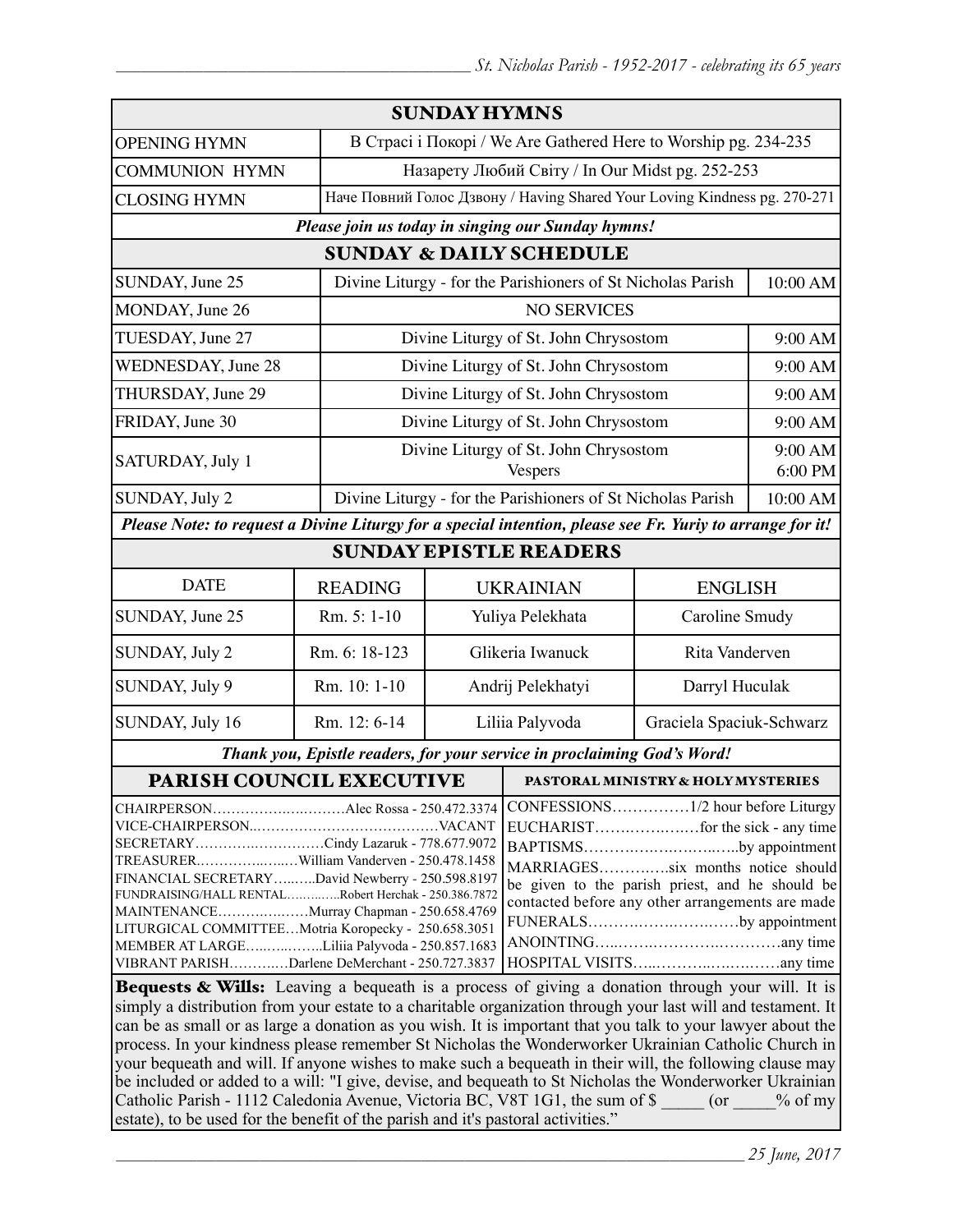## **Vibrant Parish Prayer**

**O** God, Creator of Heaven and Earth! Because of your indescribable love for us, you sent your Only-Begotten Son, Our Lord and Saviour, Jesus Christ - The Way, The Truth, and The Life and our Salvation. In His name, we turn to You. Strengthen our hearts and minds in Christian love and in unity of purpose as we strive to build a Vibrant Parish. Give us the grace to model our lives according to the Word of God. Instill in us the desire to pray and to celebrate the Holy Mysteries as one Christian Family in our Parish Community. Inspire us to follow Your great command to be a servant to the less fortunate among us! Grant this, O Lord, through the mercies and love for mankind of Your Only-Begotten Son with whom You are blessed, together with Your All-Holy, Good and Life-Giving Spirit, now and forever and ever. Amen!



## **The Vibrant Parish**

**A Place To Encounter The Living Christ** Through the word, the Holy Mysteries & Prayer, Serving One's Neighbor, Leadership Fostering & Serving Unity and Missionary Spirit (His Beatitude Sviatoslav)



### **Молитва Живої Парафії**

**Г**осподи Ісусе Христе, Пастирю Добрий, як колись Ти пригорнув заблуканих овечок, щоб вони пізнали Твій голос і були Твоїм стадом, так і сьогодні глянь ласкаво з небесних висот на нашу парафію та зішли на неї Твого Святого Духа, щоб вона була місцем пізнання радості Доброї Новини. Скріплюй нас Твоєю присутністю та єднай нас кожночасно в молитві. Даруй нам духа служіння ближньому, щоб у нашій парафії кожний міг зустріти Тебе, милостивого Бога. Благослови наш духовний провід Твоєю мудрістю і дай, щоб ніхто з нас не шкодував ні часу, ні талантів, ні матеріальних дібр для розбудови Твого царства. Єднай нас у мирі та злагоді, щоб ми були Твоєю спільнотою любові. Всели в нас місійного духа, щоб ми стали тим світилом євангельського слова, молитви і добрих діл, що кличе кожного до участі в Божественному житті, щоб славилося, Спасе, Твоє Ім'я з безначальним Твоїм Отцем та пресвятим, благим і животворящим Твоїм Духом нині, і повсякчас, і на віки віків. Амінь.

# DIVINE LITURGY PROPERS

*The Divine Liturgy - An Anthology for Worship: Liturgy - pg. 388-461; propers - pg. 333*

**Troparion, Tone 2:** When You went down to death, O Life Immortal,\* You struck Hades dead with the blazing light of Your divinity.\* When You raised the dead from the nether world,\* all the powers of heaven cried out:\* "O Giver of Life, Christ our God, glory be to You!"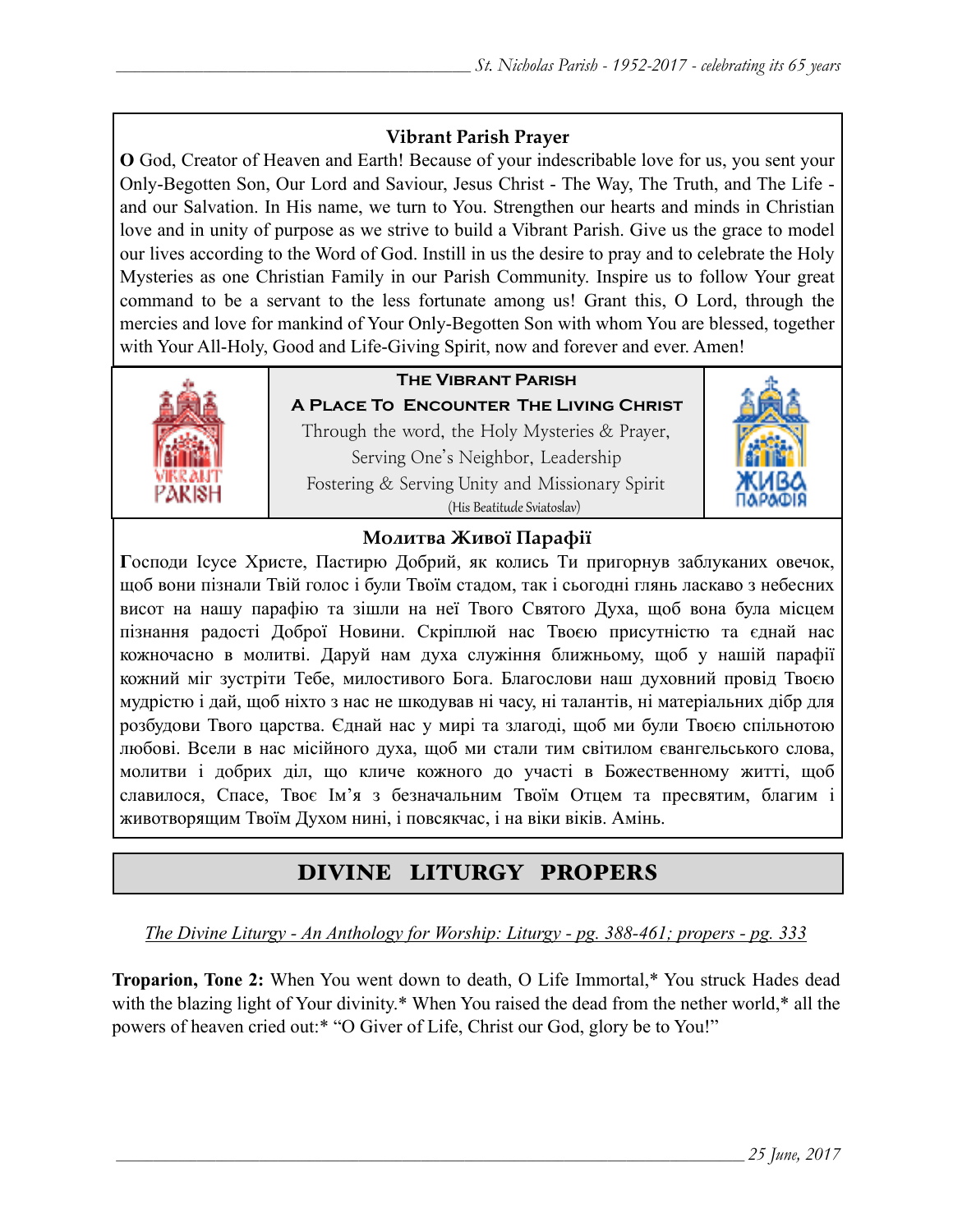**Glory: Kontakion, Tone 2:** You rose from the tomb, O almighty Saviour,\* and Hades, seeing this wonder, was stricken with fear; and the dead arose.\* Creation saw and rejoices with You, and Adam exults.\* And the world, my Saviour, sings Your praises forever.

**Now: Theotokion, Tone 2:** The tomb and death could not hold the Mother of God,\* unceasingly in her intercession and an unfailing hope of patronage,\* for as the Mother of Life she was transferred to life\* by Him Who had dwelt in her ever-virgin womb.

**Prokimenon, Tone 2:** The Lord is my strength and my song of praise,\* and He has become my salvation. *Verse:* The Lord has indeed chastised me, but He has not delivered me to death.

**Epistle - Romans 5:1-10 - A reading from the letter of St. Paul to the Romans:** Brothers and Sisters, since we are justified by faith, we have peace with God through our Lord Jesus Christ, through whom we have obtained access to this grace in which we stand; and we boast in our hope of sharing the glory of God. And not only that, but we also boast in our sufferings, knowing that suffering produces endurance, and endurance produces character, and character produces hope, and hope does not disappoint us, because God's love has been poured into our hearts through the Holy Spirit that has been given to us. For while we were still weak, at the right time Christ died for the ungodly. Indeed, rarely will anyone die for a righteous person—though perhaps for a good person someone might actually dare to die. But God proves his love for us in that while we still were sinners Christ died for us. Much more surely then, now that we have been justified by his blood, will we be saved through him from the wrath of God. For if while we were enemies, we were reconciled to God through the death of his Son, much more surely, having been reconciled, will we be saved by his life.

**Alleluia, Tone 2:** *Verse:* The Lord will hear you in the day of tribulation; the name of the God of Jacob will shield you.

**Gospel - Mattew 6:22-33 -** The Lord said: "The lamp of the body is the eye. If your eye is sound, your whole body will be filled with light; but if your eye is bad, your whole body will be in darkness. And if the light in you is darkness, how great will the darkness be. No one can serve two masters. He will either hate one and love the other, or be devoted to one and despise the other. You cannot serve God and mammon. Therefore I tell you, do not worry about your life, what you will eat (or drink), or about your body, what you will wear. Is not life more than food and the body more than clothing? Look at the birds in the sky; they do not sow or reap, they gather nothing into barns, yet your heavenly Father feeds them. Are not you more important than they? Can any of you by worrying add a single moment to your life-span? Why are you anxious about clothes? Learn from the way the wild flowers grow. They do not work or spin. But I tell you that not even Solomon in all his splendor was clothed like one of them. If God so clothes the grass of the field, which grows today and is thrown into the oven tomorrow, will he not much more provide for you, O you of little faith? So do not worry and say, 'What are we to eat?' or 'What are we to drink?' or 'What are we to wear?' All these things the pagans seek. Your heavenly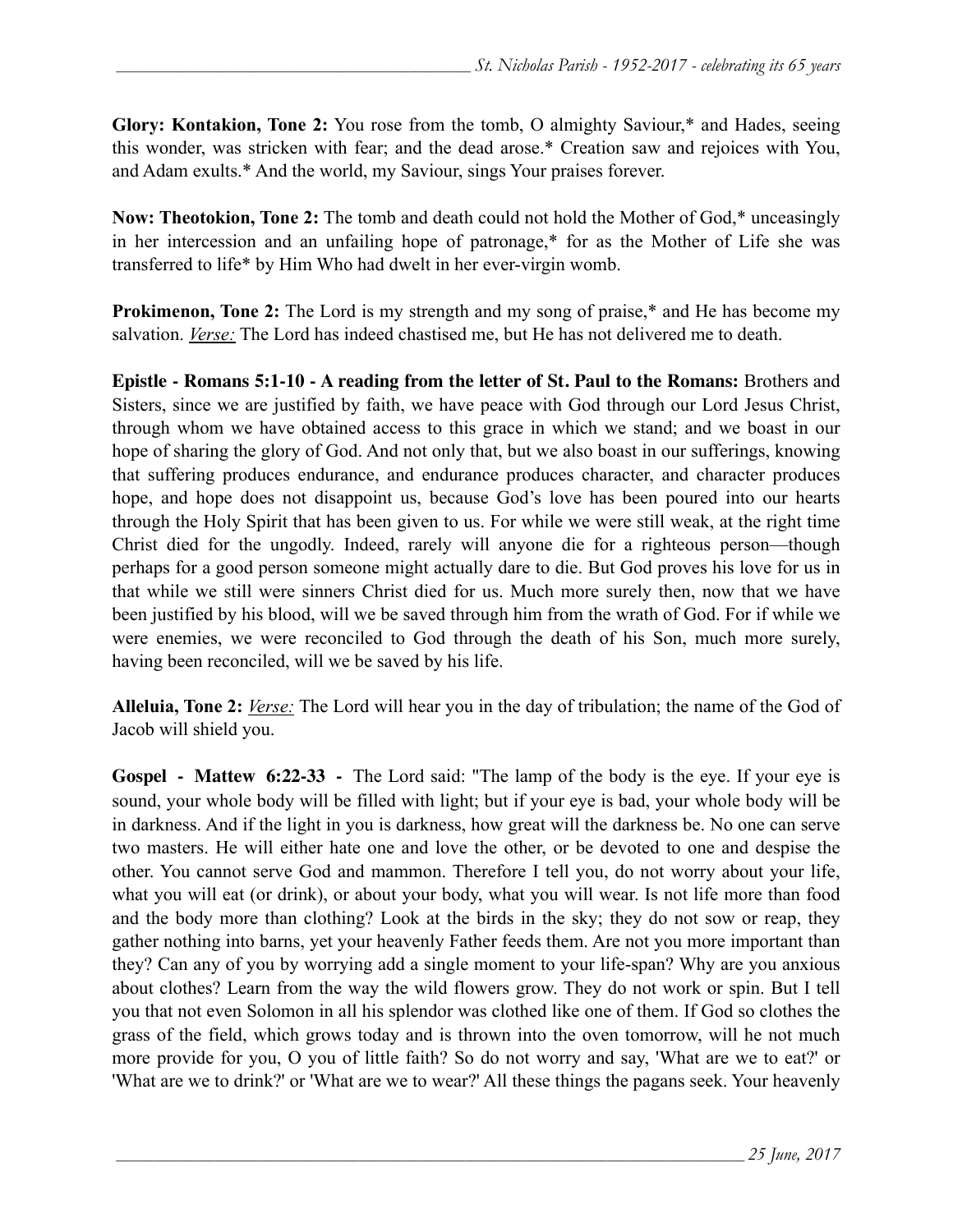Father knows that you need them all. But seek first the kingdom (of God) and his righteousness, and all these things will be given you besides."

**Communion Verse:** Praise the Lord from the heavens;\* praise Him in the highest. Alleluia, alleluia,\* alleluia!

 $\langle \rangle$ 

**Тропар, глас 2:** Коли зійшов Ти до смерти, Життя безсмертне,\* тоді ад умертвив ти блистінням Божества.\* Коли ж і умерлих із глибин підземних воскресив Ти,\* всі сили небесні взивали:\* Життедавче, Христе Боже наш, слава Тобі.

**Слава: Кондак, глас 2:** Воскрес єси з гробу, всесильний Спасе,\* і ад, увидівши чудо, зжахнувся та й мертві встали;\* а творіння, бачивши, радіє з Тобою, й Адам веселиться,\* і світ, Спасе мій, повсякчас Тебе оспівує.

**І нині: Богородичний, глас 2:** У молитвах невсипущу Богородицю,\* і в заступництві несхитне уповання не втримали в собі гріб і смерть;\* бо як Матір Життя покликав до життя Той,\* Хто в лоно вселився повсякчас дівственне.

**Прокімен, глас 2:** Господь – моя сила і моя пісня, \* і Він став моїм спасінням. *Стих:* Тяжко покарав мене Господь, та не передав мене смерті.

**Апостол - Рм 2:10-16 - До Римлян послання Св. Ап. Павла читання:** Браття і сестри, оправдані ж вірою, ми маємо мир з Богом через Господа нашого Ісуса Христа, через якого ми вірою одержали доступ до тієї ласки, що в ній стоїмо і хвалимося надією на славу Божу. Та й не тільки це, але ми хвалимось і в утисках, знаючи, що утиск виробляє терпеливість, терпеливість – досвід, а досвід – надію. Надія ж не засоромить, бо любов Бога влита в серця наші Святим Духом, що нам даний. Христос бо, тоді як ми були ще безсилі, у свою пору, помер за безбожних. Воно навряд чи хто за праведника вмирає; бо за доброго, може, хтось і відважився б умерти. Бог же показує свою до нас любов тим, що Христос умер за нас, коли ми ще були грішниками. Отож, тим більш тепер, оправдані його кров'ю, ми спасемося ним від гніву. Бо коли, бувши ворогами, ми примирилися з Богом смертю його Сина, то тим більше тепер, примирившися, спасемося його життям.

**Алилуя, глас 2:** *Стих:* Вислухає тебе Господь у день печалі, захистить тебе ім'я Бога Якова.

**Євангеліє - Матея 6:22-33 -** Сказав Господь: "Світло тіла – око. Як, отже, твоє око здорове, все тіло твоє буде світле. А коли твоє око лихе, все тіло твоє буде в темряві. Коли ж те світло, що в тобі, темрява, то темрява – якою ж великою буде! Ніхто не може двом панам служити: бо або одного зненавидить, а другого буде любити, або триматиметься одного, а того знехтує. Не можете Богові служити – і мамоні. Ось чому кажу вам: Не турбуйтеся вашим життям, що вам їсти та що пити; ні тілом вашим, у що одягнутись. Хіба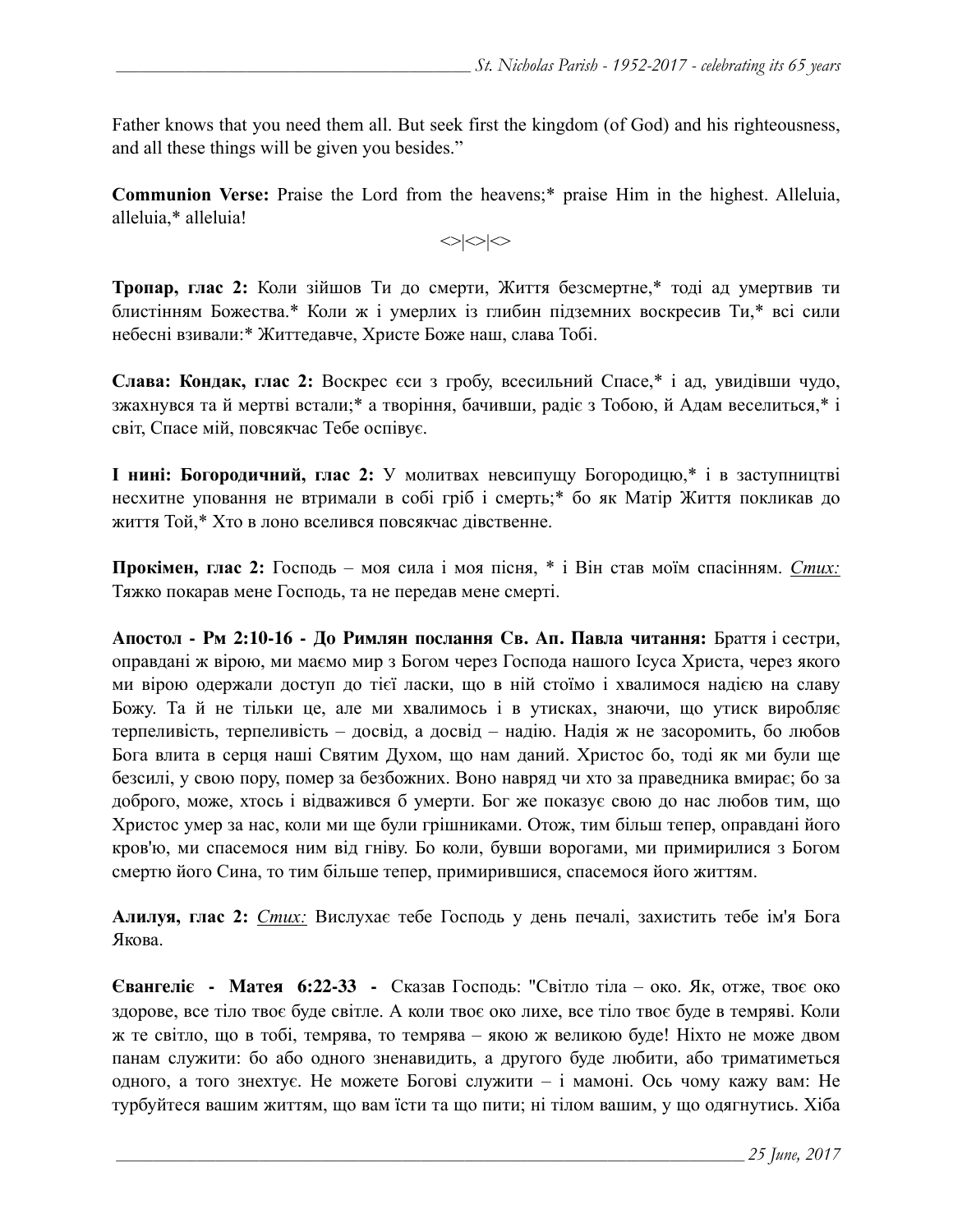життя не більш – їжі, тіло – не більш одежі. Гляньте на птиць небесних: не сіють і не жнуть, ані не збирають у засіки, а Отець ваш небесний їх годує! Хіба ви від них не вартісніші? Хто з вас, журячись, спроможен добавити до свого віку хоч один лікоть? І про одежу чого ж вам клопотатись? Гляньте на польові лілеї, як ростуть вони: не працюють і не прядуть. Та я кажу вам, що й Соломон у всій своїй славі не вдягався так, як одна з них. І коли зілля польове, яке сьогодні є, а завтра вкидають його до печі, Бог так одягає, то чи не багато більше вас, маловірні? Отож не турбуйтеся, промовлявши: Що будемо їсти, що пити й у що зодягнемося? Про все те побиваються погани. Отець же ваш небесний знає, що вам усе це потрібне. Шукайте перше Царство Боже та його справедливість, а все те вам докладеться."

**Причасний:** Хваліте Господа з небес,\* хваліте Його на висотах. Алилуя, алилуя, алилуя!

## ANNOUNCEMENTS

- ✦**THANK YOU** to Robert Herchak and Peter Iwanuck for preparing last week's Father's Day pancake breakfast. Also thank you to all those who helped with serving at the tables. May God bless you abundantly for your service to our parish.
- ✦**HAPPY BIRTHDAY** to MATTEA HUCULAK, RITA VANDERVEN and all those who celebrated their birthdays this past week. May the Lord Our God continue to bless you abundantly and the Holy Mother of God protects you at all times. Многая Літа!
- ✦**PILGRIMAGE TO THE HOLY LAND:** October 12-24, 2017. Walk in the footsteps of Jesus; an unforgettable experience with Fr, Joe Ostopowich, Sr. Angelica SSMI, brother & sister pilgrims. For details and price call Myrna Arychuk at 604.617.7200
- ✦**PARISH CALENDAR OF BIRTHDAYS & ANNIVERSARIES:** If you would like to be included in our Parish Calendar of Birthday and Anniversary celebrations, please put date in our calendar located at the church vestibule. Each week, we will list the names in our parish bulletin so we can celebrate these happy occasions together!
- ✦**PRAYER REQUEST:** Please keep in your prayers members of our parish, our family and friends who are ailing, in hospitals, nursing homes and those who are not able to join actively in their community.
- ✦**TRAVELING ICON:** Anyone interested in gracing their home with Christ The Teacher Icon can call Darlene DeMerchant at 250.727.3837
- ✦**JOIN OUR CHOIR:** Do you enjoy singing? Please consider joining our St Nicholas Parish Choir and remember that we ALWAYS looking for new members! Contact Motria Koropecky for details at 250.658.3051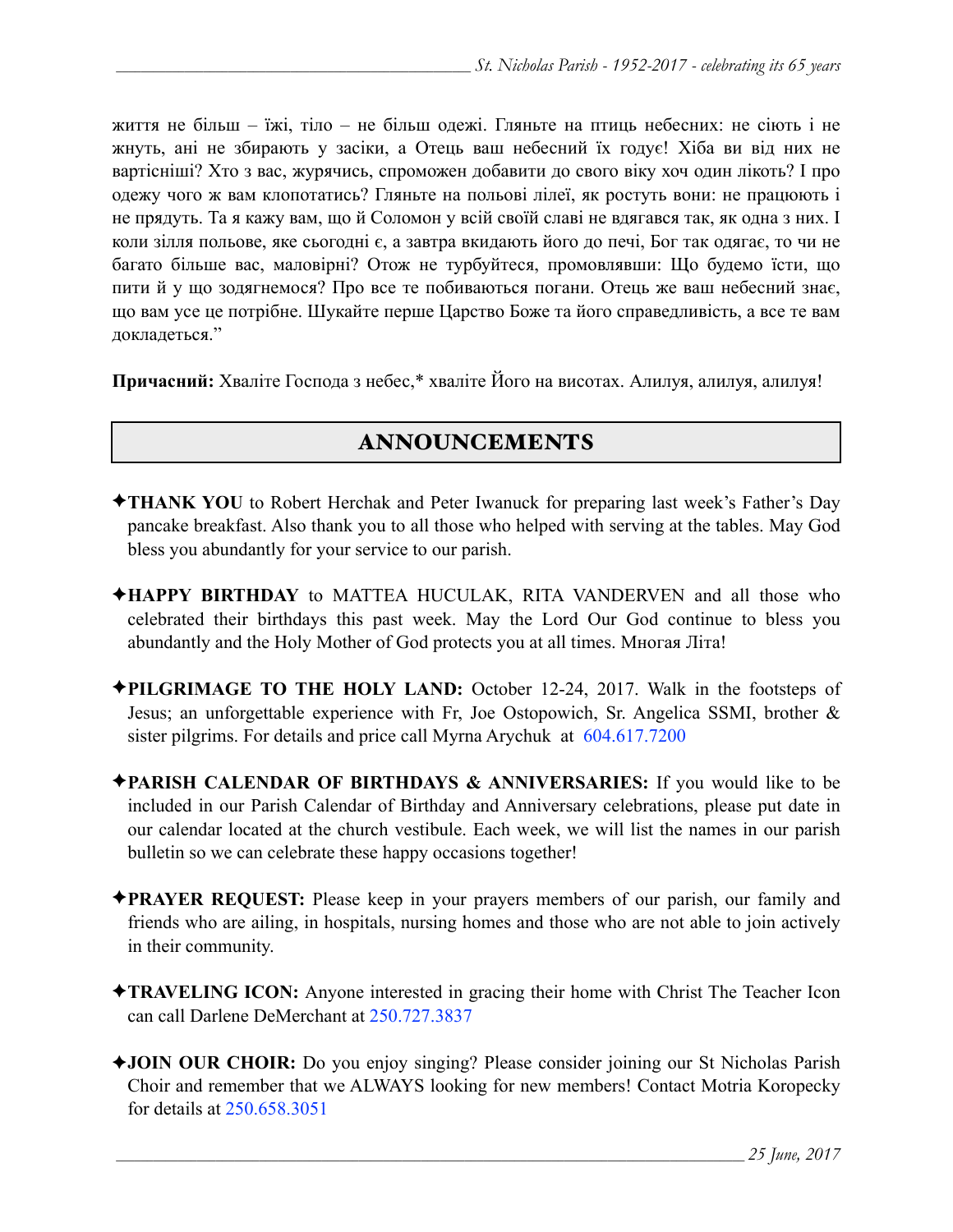- ✦**CATECHISM ANNOUNCEMENT:** "*And they were bringing to Him also the infants, in order that He may be touching them; but after the disciples saw it, they rebuked them. But Jesus called them to Himself and said, Let alone the little children to come to Me, and cease hindering them; for of such is the kingdom of God*." We are happy to welcome all children to our St. Nicholas The Wonderworker catechism program. Weekly classes are scheduled Sunday morning during Divine Liturgy. We want your children to learn more about their Catholic faith, sacred scripture, feast days, and religious practices and customs of the Ukrainian Catholic church. If you have any questions, please do not hesitate to contact Marian Chalifoux at 250.507.1005
- ✦**THRIFTY'S PRE-PAID FOOD CARDS** We all have to buy groceries. Why not have 6% of it returned back to the church at no extra charge! Cards are available in \$100, \$200, and \$500 denominations. Talk to Alec after today's liturgy to pre- order your cards. We need to sell A LOT of them! We encourage you to consider purchasing them for yourselves as gifts too.
- ✦**SUNDAY COFFEE VOLUNTEERS** act as hosts and serve light refreshments following the Sunday morning Divine Liturgy, providing an opportunity for the faithful to socialize with friends and visitors following their shared worship experience. We thank all of our parishioners who kind volunteer to serve refreshments. Whether you are new to the Parish, or are a longtime members, please join us for coffee.
- ✦**BE A STEWARD:** Have you ever wondered what more can you do to help our parish? Here are some suggestions: **Steward** of property security; **Steward** of grounds cleaning; **Steward** of cleaning church; **Steward** of church linen; **Steward** of outreach; **Steward** of caring; **Steward** of prayer; **Steward** of service. Quite often, our homebound or senior members, once active in their younger years, want to find purpose in their senior years. It's not only about doing but about "BEING" present to others. Contact Fr. Yuriy **OR** Darlene DeMerchant for more information. You will be amazed how "BEING" can make a difference.
- ✦**JUNE 18, SUNDAY DONATIONS:** Coffee: \$129.00; Vigil lights: \$26.25; Loose collection: \$120.00; Envelope collection: \$515.00; Pre-authorized donations June 12 to June 18: \$120.00

# CAMP SAINT VOLODYMYR; AUGUST 20-27

#### **MARK YOUR CALENDARS**

 The purpose of camp is to provide an opportunity for youth to experience God through nature and the companionship of others. Children will experience Ukrainian language and culture during camp along with games, religious activities, hikes, sports, arts and crafts, camp fires, water activities and other summer camp activities. This marks the 34<sup>th</sup> year of our Ukrainian Catholic Summer Camp. Camp will take place in Kelowna at the OAC facility. Camp offers a wide range of activities for campers aged 7-15 (as of December 31, 2017). Registration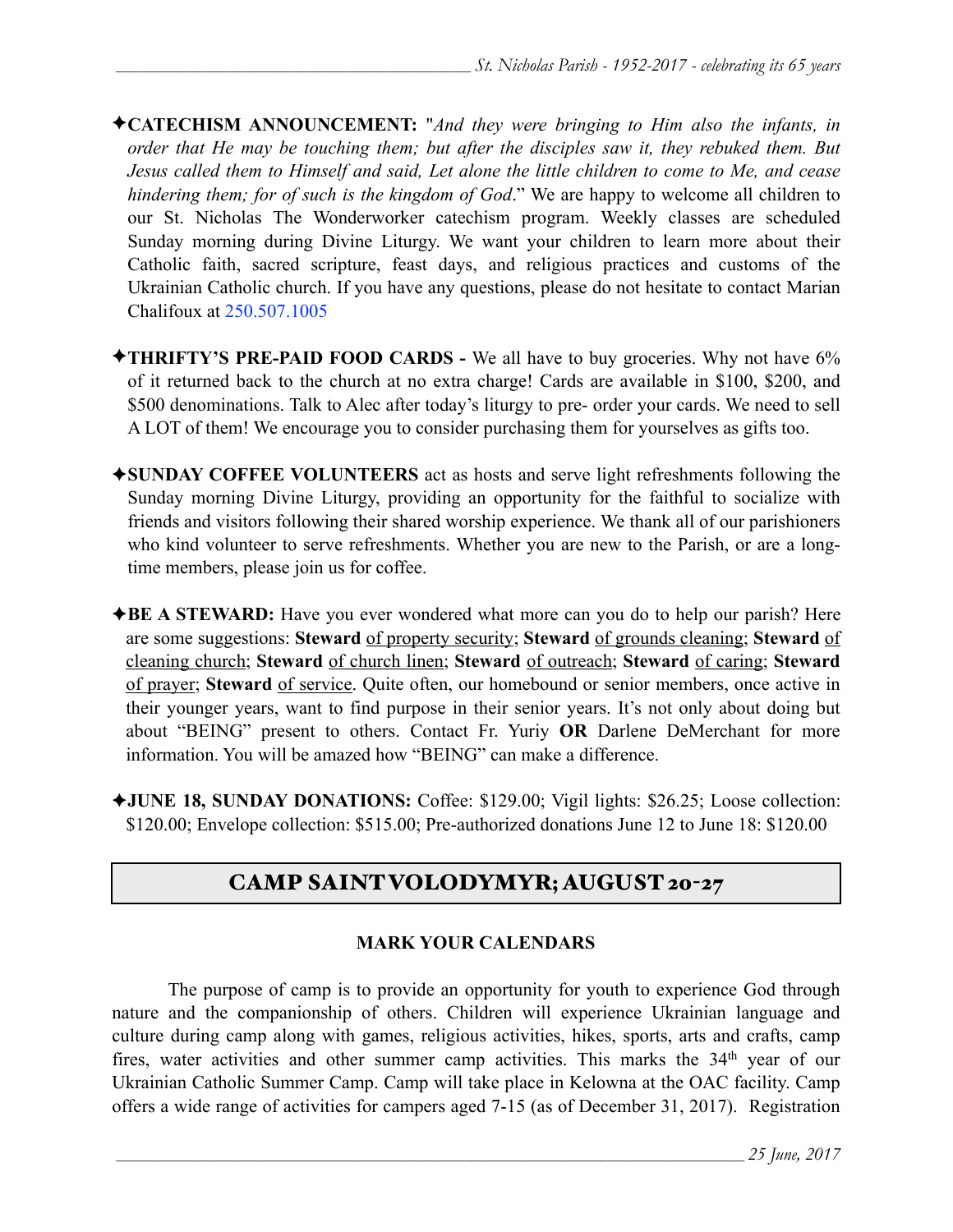will be available online via Eventbrite "Camp St. Volodymyr BC 2017." Early bird registration Ends July 6, 2017.

### **WAYS TO HELP**

**VOLUNTEER:** Camp St. Volodymyr is a nonprofit camp, run on a volunteer basis. If you are interested in helping at this year's camp as a counsellor, chef, arts & crafts or cultural coordinator please contact Jennifer. Applications forms for counsellors are due May 15, 2017. All volunteers will be subject to a criminal records check and must sign the camp code of conduct.

**DONATE:** We are always happy to accept food donations of vegetables, fruits, cereals, and treats for children such as cakes, cookies, as well as monetary donations. Tax receipts can be issued with donations of \$25 or more.

### **TO REGISTER:**

[https://www.eventbrite.com/e/camp-st-volodymyr-bc-2017-tickets-32623288133?](https://www.eventbrite.com/e/camp-st-volodymyr-bc-2017-tickets-32623288133?aff=utm_source%3Deb_email%26utm_medium%3Demail%26utm_campaign%3Dnew_event_email&utm_term=eventurl_text) [aff=utm\\_source%3Deb\\_email%26utm\\_medium%3Demail%26utm\\_campaign%3Dnew\\_event\\_e](https://www.eventbrite.com/e/camp-st-volodymyr-bc-2017-tickets-32623288133?aff=utm_source%3Deb_email%26utm_medium%3Demail%26utm_campaign%3Dnew_event_email&utm_term=eventurl_text) [mail&utm\\_term=eventurl\\_text](https://www.eventbrite.com/e/camp-st-volodymyr-bc-2017-tickets-32623288133?aff=utm_source%3Deb_email%26utm_medium%3Demail%26utm_campaign%3Dnew_event_email&utm_term=eventurl_text)

## THIS PRO-LIFE TALK AT GOOGLE'S HEADQUARTERS WAS A HIT

A pro-life activist walks into Google's headquarters and delivers a speech so compelling that within 24 hours, the online video of it surpassed a similar speech given by the head of Planned Parenthood.

It may sound like the start to a far-fetched joke, but on April 20th, pro-life speaker and activist Stephanie Gray did just that.

Gray was the co-founder of the Canadian Centre for Bio-Ethical Reform and served as its executive director for several year before starting the ministry which she now runs, Love Unleashes Life.

She spoke in April as a part of the Talks at Google series, a program that brings a variety of speakers to the company's headquarters to discuss their work. Gray has participated in more than 800 talks and debates on abortion.

 Gray's talk centred around the idea that there are three qualities that lead us to call someone "inspiring:" They place others ahead of themselves, have "perspective" on their sufferings and situation in life, and do the right thing even in difficult situations. She linked these criteria to the process of dialoguing with others about abortion, emphasizing question asking.

She began by contrasting two stories, that of the shipwreck of the Costa Concordia in Italy in 2012 and the "Miracle on the Hudson" emergency plane landing in 2009. In the first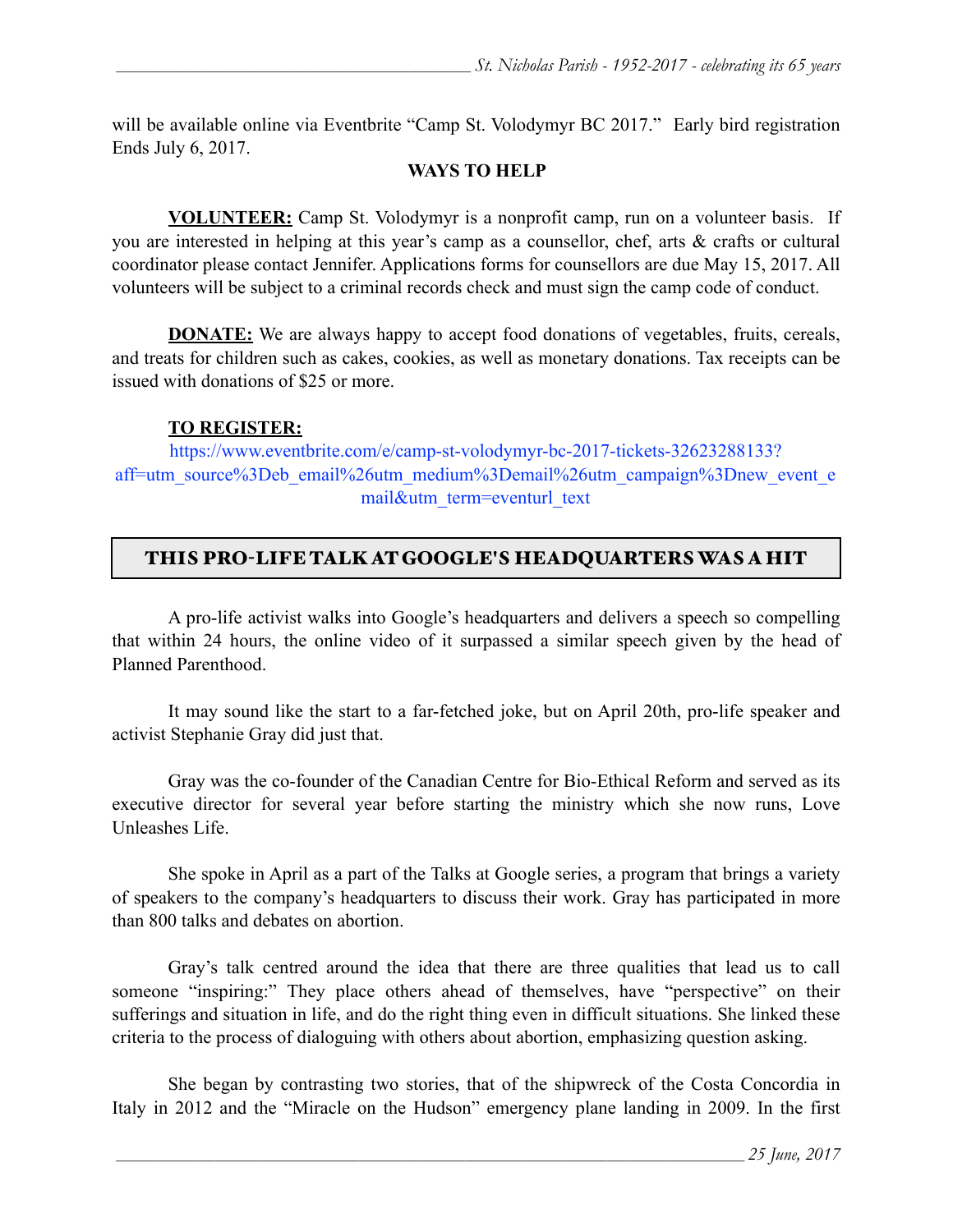story, she explained, the captain had jumped ship along with the rest of the crew. In the second, the pilot, Captain Chesley Sullenberger, had been the last off the flooding vessel, ensuring his passengers all exited safely.

In comparing the two stories, she noted that Sullenberger was lauded as a hero, and the captain of the Concordia internationally shamed.

"If you agree that it was correct for the pilot to put the passengers ahead of himself, to prioritize the needs of his dependents," she said, "then wouldn't it follow, that when it comes to the topic of abortion and an unplanned pregnancy, that a pregnant woman ought to prioritize the needs of her dependent?"

However, she noted that the comparison was only valid "depending on, indeed, whether embryos and fetuses are human beings, like the passengers on the airplane."

To determine whether or not a fetus is a human being, Gray displayed an image of a human fetus and posed the question, "What are her parents?" It would logically follow that two human parents' offspring must be the same species, she said.

Despite the ambiguity around the origin point of human life when it comes to abortion, she said, in discussing other topics "we have great clarity." For example, an IVF specialist or dog breeder would agree that the life they attempt to create begins at fertilization.

Taking a look at what qualifies as "personhood," Gray considered the terms used by proinfanticide philosopher Peter Singer, that a person is a being which is "rational, conscious, and self-aware." She contrasted a human embryo with an amoeba: the embryo lacks these qualities "because of how old she is," where the amoeba lacks them "because of what it is."

"Should personhood be grounded in how old we are, or should personhood be grounded in what we are?" she asked.

"The quality of age shouldn't be the basis for which someone has personhood status," she answered, noting that the United Nations' Universal Declaration of Human Rights recognizes the rights of "all members of the human family."

 She then addressed the question of the fetus' dependence, arguing that the fetus' greater dependent status as a weaker entity than a baby entitles it to greater, not less, protection. She related this to the story of a friend's husband who, faced with the choice between rescuing a mother or her baby first from the roof of a sinking car, made the "obvious" choice to take the baby.

"Since you believe that we should prioritize weaker and more vulnerable people ahead of stronger people, then shouldn't we actually prioritize the needs of the pre-born child?" she said.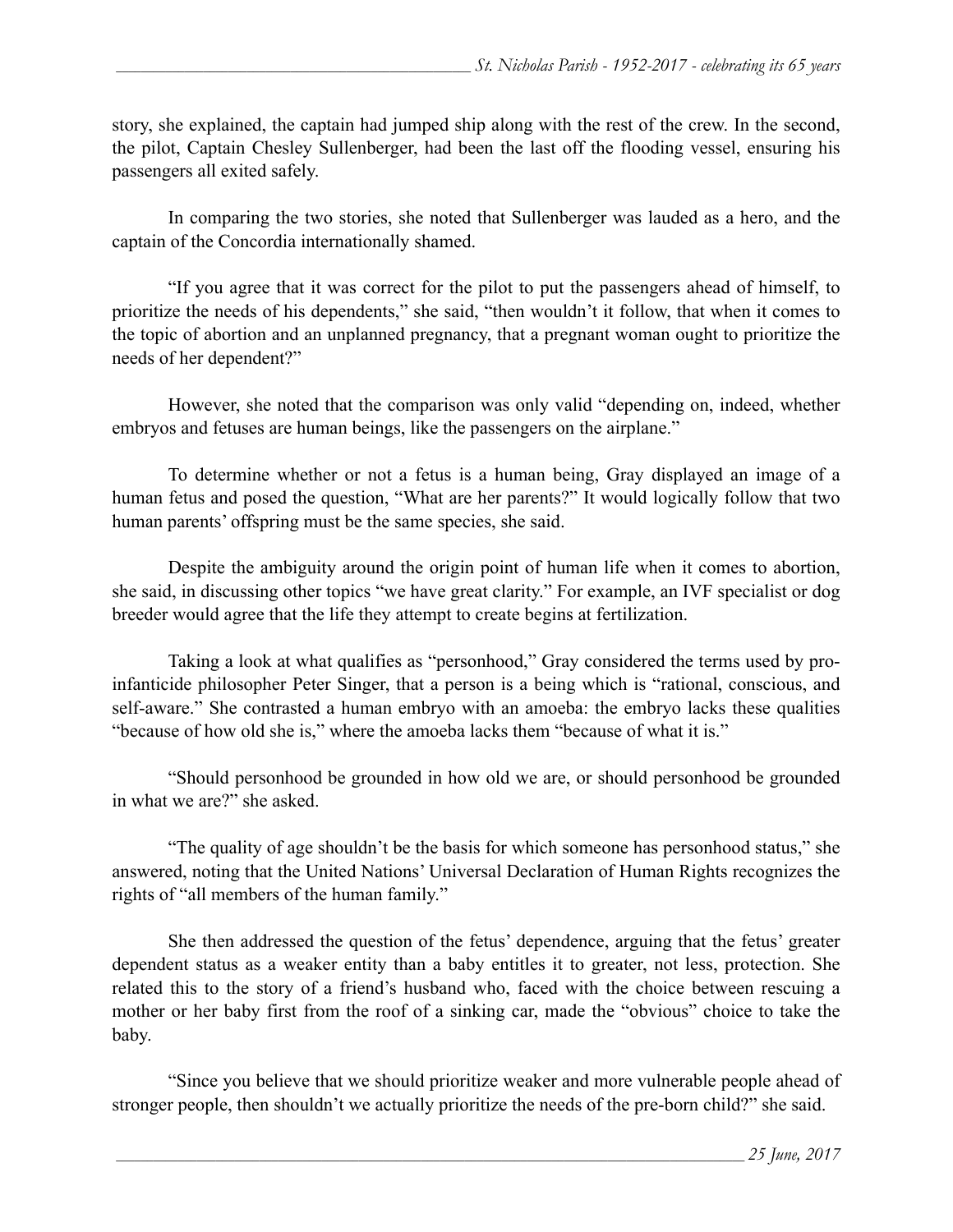She recalled meeting a Rwandan genocide survivor who, seeing a picture of a child killed in the conflict next to an aborted fetus, pointed to the image of the fetus and said, "That's worse, because at least my family could try to run away."

Considering the concept of perspective, she posed another question: "How can we change our perspective in an unplanned, crisis situation?" She recalled dialoguing with a college student whose stepmother had an abortion upon learning her baby was expected to die at birth. Responding with a thought experiment involving a terminal cancer diagnosis, she answered the student, "Why would we cut short the already short time we have left? Instead, wouldn't we want to savor every moment of every day of the next 20 weeks (of the pregnancy)?"

Moving to her final criterion for what makes a person inspirational - "do the right thing" she listed a number of circumstances that make pregnancy hard and often lead to abortion, including poverty or rape. But when we look at parents raising an already-born child in the same circumstances, she said, we can see that we ought to have the same attitude towards carrying an unborn child as towards parenting a child in the same situation.

 Gray closed with a number of stories from people she knows personally, including a woman who was raped and had a child at age 12, a woman who cared for her baby daughter with respiratory issues, and a woman who regretted her own abortion and ended up counselling another woman to carry her baby to term.

"They're inspiring because they put others ahead of themselves, because they had perspective, and because they did the right thing, even when it was hard," she said of all the stories she had told throughout the talk. "And that's the challenge that I leave all of you with today."

In a question-and-answer session after her talk, she recommended that audience members seek to start dialogue on the difficult topic of abortion with open-ended questions, and to "seek to understand where (another) person is coming from." She also used the analogy of a person choosing rape to address the thought that pro-life views cannot be "forced on" pregnant women, saying that just as it is illegal to make the choice to rape someone, it ought to be illegal to choose to end the life of a fetus.

 Planned Parenthood President Cecile Richards also gave a Talk at Google, in a video published March 7. Gray's talk, published June 19, had surpassed Richards in views within 24 hours of being uploaded.

*(catholicnewsagency.com)* 

**Video link:** <https://www.youtube.com/watch?v=DzzfSq2DEc4>